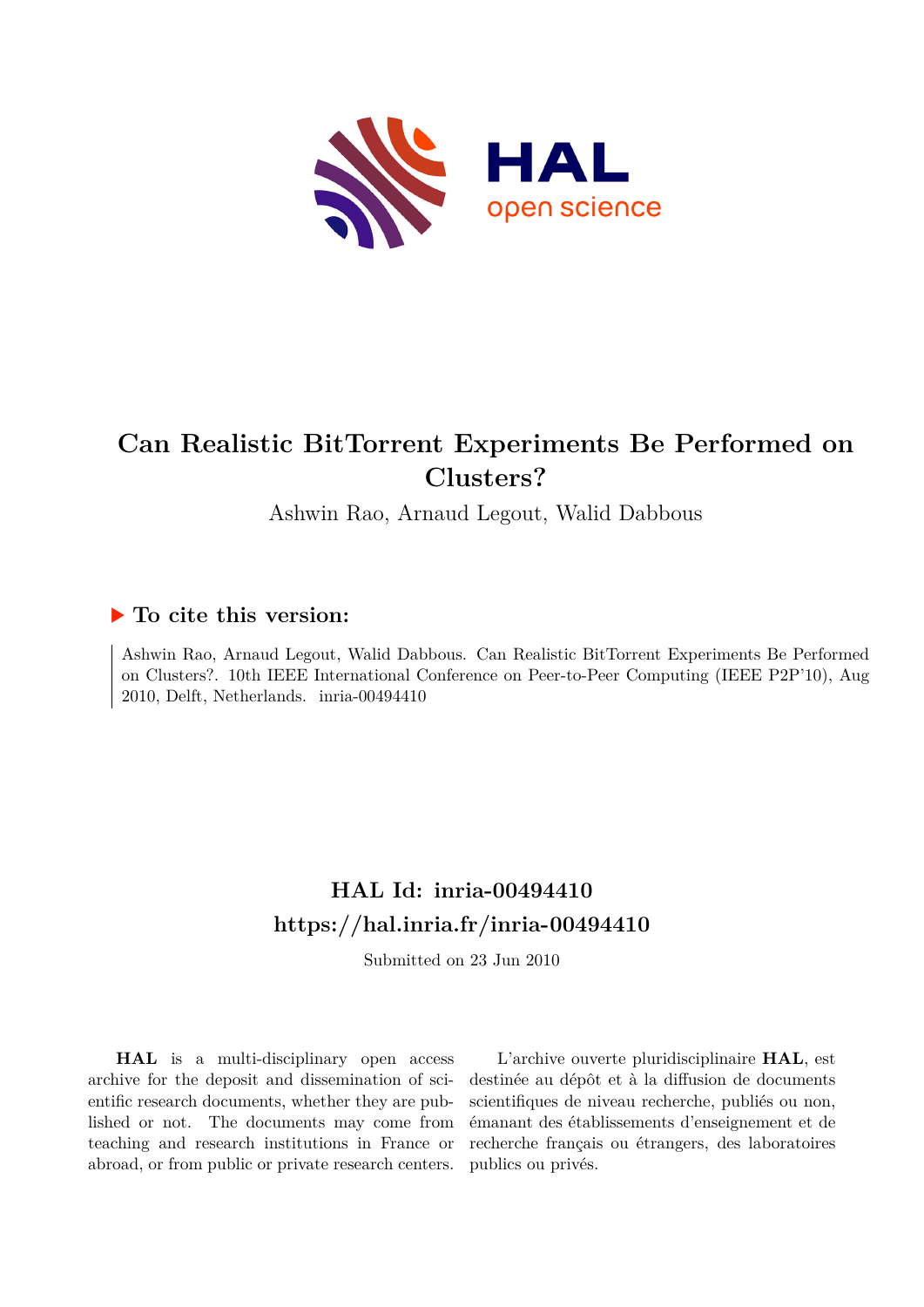# Can Realistic BitTorrent Experiments Be Performed on Clusters?

Ashwin Rao† , Arnaud Legout, and Walid Dabbous INRIA, France. {ashwin.rao, arnaud.legout, walid.dabbous}@inria.fr

*Abstract***—Network latency and packet loss are considered to be an important requirement for realistic evaluation of Peerto-Peer protocols. Dedicated clusters, such as Grid'5000, do not provide the variety of network latency and packet loss rates that can be found in the Internet. However, compared to the experiments performed on testbeds such as PlanetLab, the experiments performed on dedicated clusters are reproducible, as the computational resources are not shared. In this paper, we perform experiments to study the impact of network latency and packet loss on the time required to download a file using BitTorrent. In our experiments, we observe a less than 15% increase on the time required to download a file when we increase the round-trip time between any two peers, from 0 ms to 400 ms, and the packet loss rate, from 0% to 5%. Our main conclusion is that the underlying network latency and packet loss have a marginal impact on the time required to download a file using BitTorrent. Hence, dedicated clusters such as Grid'5000 can be safely used to perform realistic and reproducible BitTorrent experiments.**

*Index Terms***—BitTorrent, Experiment, Performance, Clusters, Latency, Loss Rate.**

#### I. INTRODUCTION

A rich diversity in network latency and packet loss rates have become essential for experimental evaluation of BitTorrent and other communication protocols used in the Internet. The need for such a diversity in network latency and packet loss rates is because of the heterogeneous nature of the Internet [[1\]](#page-10-0), [\[2\]](#page-10-0), [\[3](#page-10-0)]. The heterogeneity of the Internet is the primary motivation for the creation of testbeds such as PlanetLab [[4\]](#page-10-0), [[5\]](#page-10-0). However, due to the shared nature of the PlanetLab platform, the results of the experiments performed on PlanetLab are not reproducible [\[6](#page-10-0)]. In contrast, dedicated clusters, such as Grid'5000 [\[7](#page-10-0)], not only offer a reproducible environment but also enable the scaling of BitTorrent experiments by supporting a large number of BitTorrent instances on a single machine. The primary shortcoming of experiments performed on clusters is the absence of the diverse network latency and packet loss rates that can be found in the Internet. As *the impact of the network latency and packet loss on BitTorrent performance is not known*, there exists *a dilemma while selecting a testbed for the BitTorrent experiments*.

The BitTorrent protocol uses TCP to efficiently distribute the *pieces* of a file to a large number of peers using peer-topeer (P2P) connections [\[8](#page-10-0)]. The peers contribute to the file

†This is the author version of the paper published in the Proceedings of the  $10^{th}$  IEEE International Conference on Peer-to-Peer Computing (IEEE P2P'10) in Delft, Netherlands, on August 25-27, 2010.

distribution by uploading the pieces that have been downloaded. During the file download, the peers exchange control messages to select the pieces of the file to upload and the peers to whom these pieces are to be uploaded. BitTorrent also allows the users to limit the rate at which data is uploaded and downloaded. These rate limits allow the users to restrict the network bandwidth that BitTorrent can compete for during a BitTorrent session. As the users can control the upload process by limiting the upload rates, and BitTorrent uses control messages to decide the connections to upload to, BitTorrent is inherently different from other TCP based file transfer protocols such as HTTP and FTP.

Over the years BitTorrent performance has received considerable attention [\[9](#page-10-0)], [[10\]](#page-10-0), [[11\]](#page-10-0). As these studies do not evaluate the interaction between TCP and BitTorrent, the impact of network latency and packet loss rates on BitTorrent performance is not known. Network latency and packet loss introduce a *ramp-up* period which is required by TCP to attain the maximum upload rate that can be achieved [\[12](#page-10-0)], [\[13](#page-10-0)]. BitTorrent users that limit the upload rate can therefore limit the impact of TCP ramp-up. Apart from the TCP throughput, the BitTorrent performance is also dependent on the control messages exchanged by the peers. The control messages generated by a peer can generate a delayed response at a remote peer because of the network latency and the packet losses. The delayed response can affect the various algorithms used by BitTorrent, such as the peer selection algorithm which is used to decide the peer to upload to. Due to the above reasons, the analytical models for TCP cannot be directly used to provide the impact of network latency and packet loss on BitTorrent performance.

In this paper, we use the download completion time, i.e, the time required to download a file using BitTorrent, as a metric to study the impact of network latency and packet loss. In our experiments, we observe that network latency and packet loss have a marginal impact (less than 15%) on the download completion time of a file. We first study the impact of network latency without packet loss. Network latency causes not only delays in receiving control messages but also TCP ramp-up. We therefore study the impact of network latency by studying the impact of the delays in receiving control messages and TCP ramp-up on the download completion time. We observe that the download completion time, when the round-trip time (RTT) between *any two peers* in the torrent is 1000 ms, is not more than 15% of the download completion time when the RTT is 0 ms.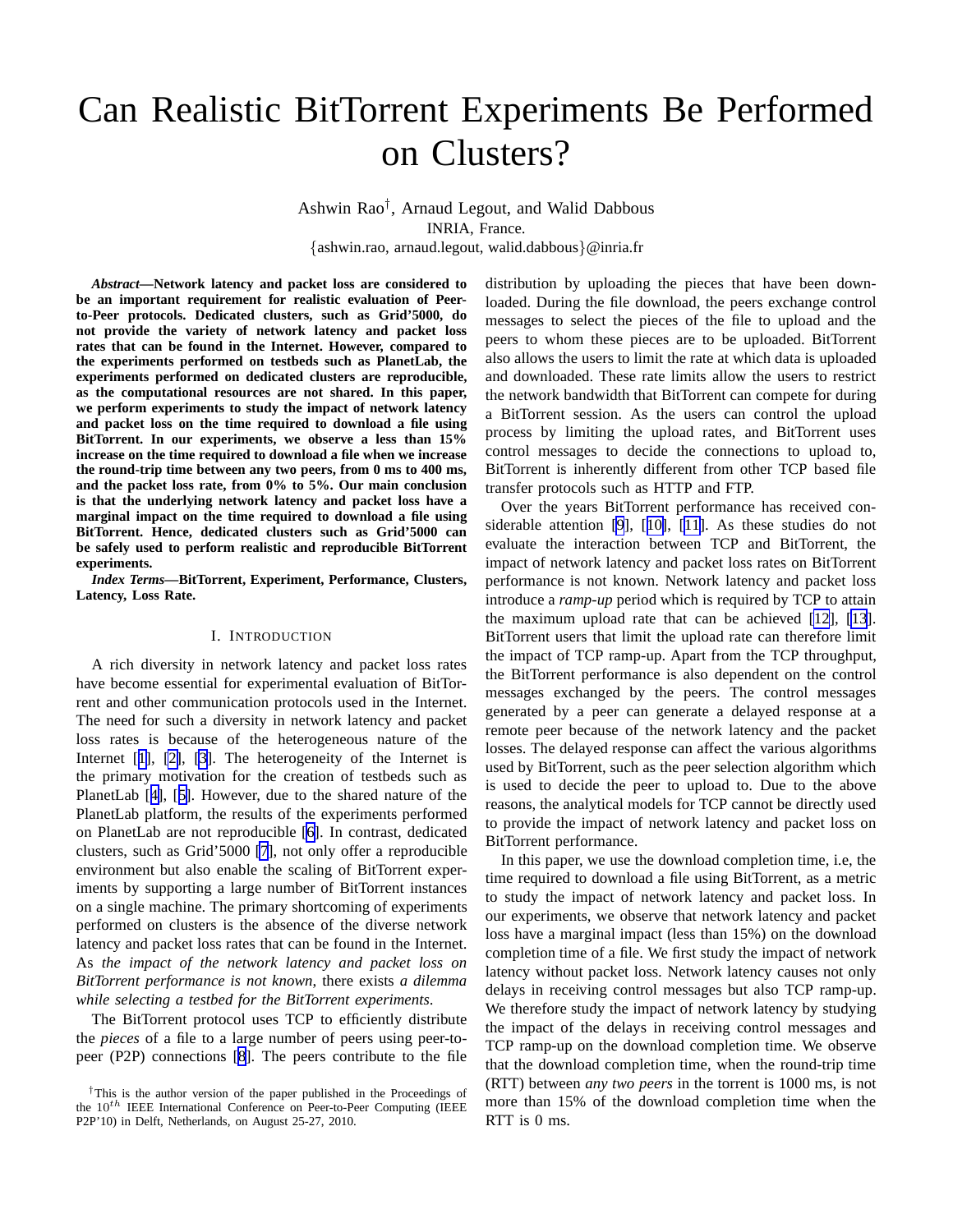We then study the impact of network latency with packet loss. We observe that an RTT of 400 ms *between any two peers* and a packet loss rate of 5% does not increase the download completion time by more than 15% of the download completion time observed when the RTT is 0 ms and the packet loss rate is 0%. We also observe that an RTT of 1000 ms *between any two peers* with a packet loss rate of 5% can increase the download completion time by more than 15% of the download completion time observed when the RTT is 0 ms and the packet loss rate is 0%. As an RTT greater than 400 ms between *any two peers* is unrealistic, our results show that for upload rates typically seen in the Internet, the download completion time is not sensitive to the network conditions that can be found in the Internet; *dedicated clusters, such as Grid'5000, can be used to perform BitTorrent experiments*.

The remainder of this paper is structured as follows. The network topologies and the technique used to emulate the latency and packet loss are presented in Section II. We first present the impact of latency without packet loss on download completion time. In Section [III](#page-5-0), we emulate the same latency between any pair of peers in the torrent. We use this topology to study the impact of TCP ramp-up and the impact of the delays in receiving the BitTorrent control messages on the download completion time. In Section [IV,](#page-7-0) we emulate torrents to study the impact of network latency when the condition of same network latency between any two peers is relaxed. We then study the impact of network latency and packet loss in Section [V.](#page-9-0) We finally conclude in Section [VI.](#page-10-0)

#### II. METHODOLOGY

In this paper, we use the terminology used by the BitTorrent community. A *torrent*, also known as a BitTorrent session or a swarm, consists of a set of peers that are interested in having a copy of the given file. A peer in a torrent can be in two states: the *leecher* state when it is downloading the file, and the *seed* state when it has a copy of the file being distributed. The peers distribute the file in chunks called *pieces*; a piece is further split into *blocks* to facilitate the piece upload and download. A peer is said to *unchoke* a remote peer if it is uploading the blocks of a piece. A *tracker* is a server that keeps track of the peers present in the torrent. For our experiments, we use a private torrent with one tracker, one initial seed (henceforth called the seed), and 300 leechers. We use the *download completion time*, the time required by the leechers to download the file distributed using BitTorrent, as the metric to study the impact of network latency and packet loss.

All the experiments were performed using an instrumented version of the *BitTorrent mainline client* [\[14](#page-10-0)] on machines running Linux as the host operating system. The BitTorrent mainline client internally uses TCP. We used TCP Cubic [\[15](#page-10-0)], the default TCP implementation for the current series of the Linux kernel, for our experiments. The latest version of uTorrent, a BitTorrent client, is based on uTP which uses UDP as the transport layer protocol [[16\]](#page-10-0), [\[17](#page-10-0)]. As in the case of TCP, uTP has a window based congestion control mechanism. The design of uTP also ensures that uTP ramp-up is not faster than

TCP [\[16](#page-10-0)]. The control messages generated by uTorrent using uTP are similar to those that are present in BitTorrent clients that use TCP. Hence, we believe that the results presented in this paper are valid for BitTorrent clients using uTP.

In this section, we first present the various scenarios used in the experiments. We then present the procedure to emulate the network latency and packet loss. This is followed by an overview of Grid'5000, the experimental platform we used. Finally, we present the parameters used while performing the experiments.

#### *A. Experiment Scenarios*

We now enumerate the scenarios used to study the impact of network latency and packet loss on the download completion time of a file.

- 1) *Scenario of Homogeneous Latency.* In this scenario, we emulate *a fixed network latency between any two peers* in the torrent. The fixed network latency, though unrealistic, provides a controlled environment to study the impact of network latency on the download completion time of a file. We use this scenario to get an insight on the threshold of network latency beyond which the network latency affects the download completion time. The scenario also gives the download completion time when the maximum latency between any two peers in a torrent in known. The results of this study can also be used to give the impact of network latency when the hosts are geographically distributed and are connected with links that have negligible packet loss.
- 2) *Scenario of Heterogeneous Latency.* In this scenario we relax the condition of fixed network latency to emulate a more realistic network topology. We use this scenario to confirm that the results obtained in the scenario of homogeneous latency are valid even when the condition of fixed network latency between any two peers is relaxed. For this scenario, we group peers that have the same network latency among themselves in an emulated Autonomous System (AS). We assume these ASes to be fully meshed and that the inter-AS latency is greater than the intra-AS latency; we assume the network latency between the peers in a given AS is the same.

BitTorrent allows its users to limit the upload and download rate. These rate limits restrict the network bandwidth that BitTorrent can compete for with other applications such as Web browsers. In this paper, we do not place any restrictions on the download rate. We set the upload rate limit of the peers from a wide range of values, from 10 kB/s to 100 kB/s. We use this range of upload rates as Choffnes *et al.* [[3\]](#page-10-0) show that 90% of the hosts present in public torrents upload at rates that are smaller than 100 kB/s. In our experiments, we assume the same upload rate limit at all the leechers while studying the impact of network latency and packet loss. We use the following torrent configurations to set the limit on the upload rate of the peers.

1) *Slow Seed and Slow Leechers.* In this scenario, we assume all the peers in the torrent have a low upload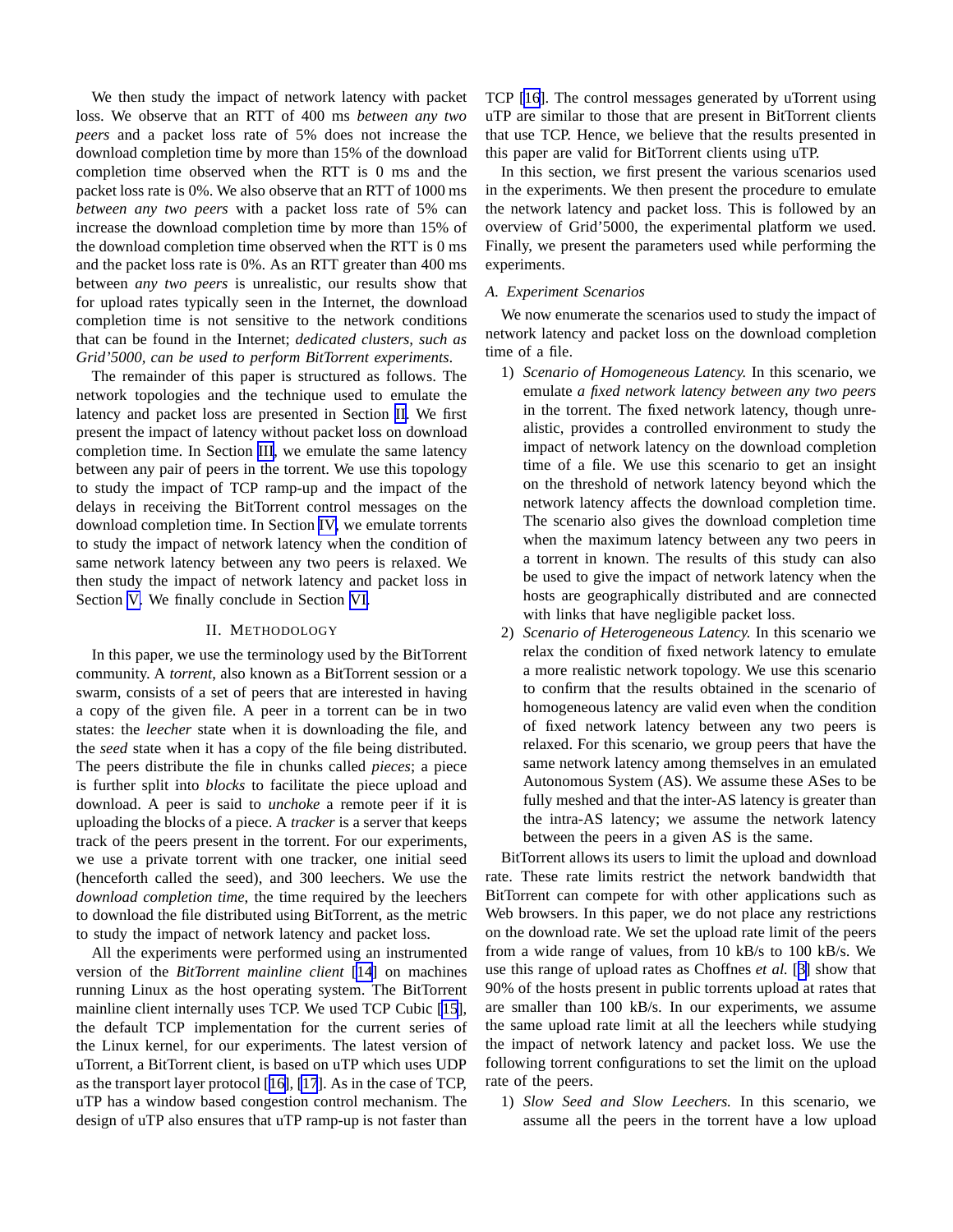<span id="page-3-0"></span>

Fig. 1: iPlane measurements of network latency and loss rate observed in the Internet. *98% of the links have an RTT less than 400 ms and 99.8% of the links have an RTT less than 1000 ms. 95% of the links have a loss rate less than 0.05, i.e., 5%.*

rate. We also assume the same upload rate at the seed and leechers. We performed two experiments for this scenario; we limit the upload to 10 kB/s for the first experiment and 20 kB/s for the second experiment.

- 2) *Fast Seed and Slow Leechers.* Some torrents have seeds that upload faster than the leechers. Public torrents are also known to have leechers that are capable of high upload and download rates. In torrents where the seed favors fast leechers [\[18\]](#page-10-0), these leechers are able to download the file faster than their slower peers. As these leechers are capable of downloading pieces faster than their slower peers, they act like a fast seed to the slow peers in their peer-set. We emulate torrents that have a fast seed by limiting the upload rate of the seed to 50 kB/s and the upload rate of the leechers to 20 kB/s.
- 3) *Fast Seed and Fast Leechers.* We perform these experiments to emulate torrents where all the peers are capable of high upload rates. We performed two experiments for this scenario; we limit the upload to 50 kB/s for the first experiment and 100 kB/s for the second experiment.

#### *B. Emulation of Network Latency and Packet Loss*

We use the Network Emulation (NetEm) module for the Linux kernel [\[19](#page-10-0)] to emulate the network latency and packet loss between the peers. The NetEm module operates between the TCP/IP implementation and the device driver for the network device. In our experiments, the peers used the ethernet and the loopback device to communicate with each other. The NetEm module emulates network latency by en-queuing the packets at the ingress interface and the egress interface of a network device; packets losses are emulated by dropping the packets at the ingress and egress interfaces. When the loss is on the egress interface, due to cross-layer optimizations performed by the TCP implementation in Linux, TCP retransmits the packet without considering it as a loss in the network. To avoid such retransmissions, we introduce packet losses on the ingress interface of the network device.

A shortcoming of NetEm is that the network latency and packet losses are *inherently* bound to the network device. NetEm can be used to emulate network latency and losses for



Fig. 2: Impact of the number of leechers running on a machine on the RTT estimate of TCP. *The machines used can be used to run up to 100 leechers.*

each connection, however such topologies are hard to verify and manage. In this paper we set the network latency and packet loss rates for a particular network device. The network latency between a pair of peers is the sum of the network latency at the devices used; the loss rate seen by a packet is the loss rate at the ingress interface of the destination.

We use the publicly available iPlane measurements [\[20](#page-10-0)], [\[21](#page-10-0)] to obtain the values of the network latency and loss rate to emulate. Figure 1 shows the distribution of RTT and loss rate observed in 5 iPlane samples; each sample contains the measurement of about  $6 * 10^5$  links. In Figure 1a, we observe that 98% of the links have an RTT less than 400 ms, and 99.8% of the links have an RTT less than 1000 ms. We use these results to emulate a wide range of RTT values, from 0 ms to 1000 ms, between a pair of peers in the torrent. In Figure 1b, we observe that 95% of the links probed have a loss rate less than 0.05, i.e, 5% packet loss. We emulate a 5% packet loss on the ingress of each interface of the machines while studying the impact of packet losses.

#### *C. Experiment Setup*

We performed our experiments on the Grid'5000 experimental testbed [[7\]](#page-10-0). Grid'5000 consists of a grid of clusters that are geographically distributed across France. Each cluster consists of several machines connected by a dedicated and high speed LAN; these clusters are inter-connected by high speed links. We performed our experiments on *a single cluster of Grid'5000*. In this cluster, we observe an RTT of less than 1 ms between a pair of machines when network latency is not emulated. Due to the very small network latency and the absence of packet loss between the machines in the LAN, the cluster does not reflect the network conditions present in the Internet. Unlike other testbeds such as PlanetLab, the machines in the cluster are not shared. Grid'5000 thus provides a reliable and robust platform for performing reproducible experiments.

We scale our experiments by running 100 leechers on a single machine of the cluster. We performed the following test to ensure that the machines can support up to 100 leechers while emulating the desired network latency. We distribute a 50 MB file in a private torrent with a single seed and a single tracker. The seed and tracker ran on one of the machines of the cluster. We used another machine in the cluster to run the leechers. We limit the upload rate of each of the peers to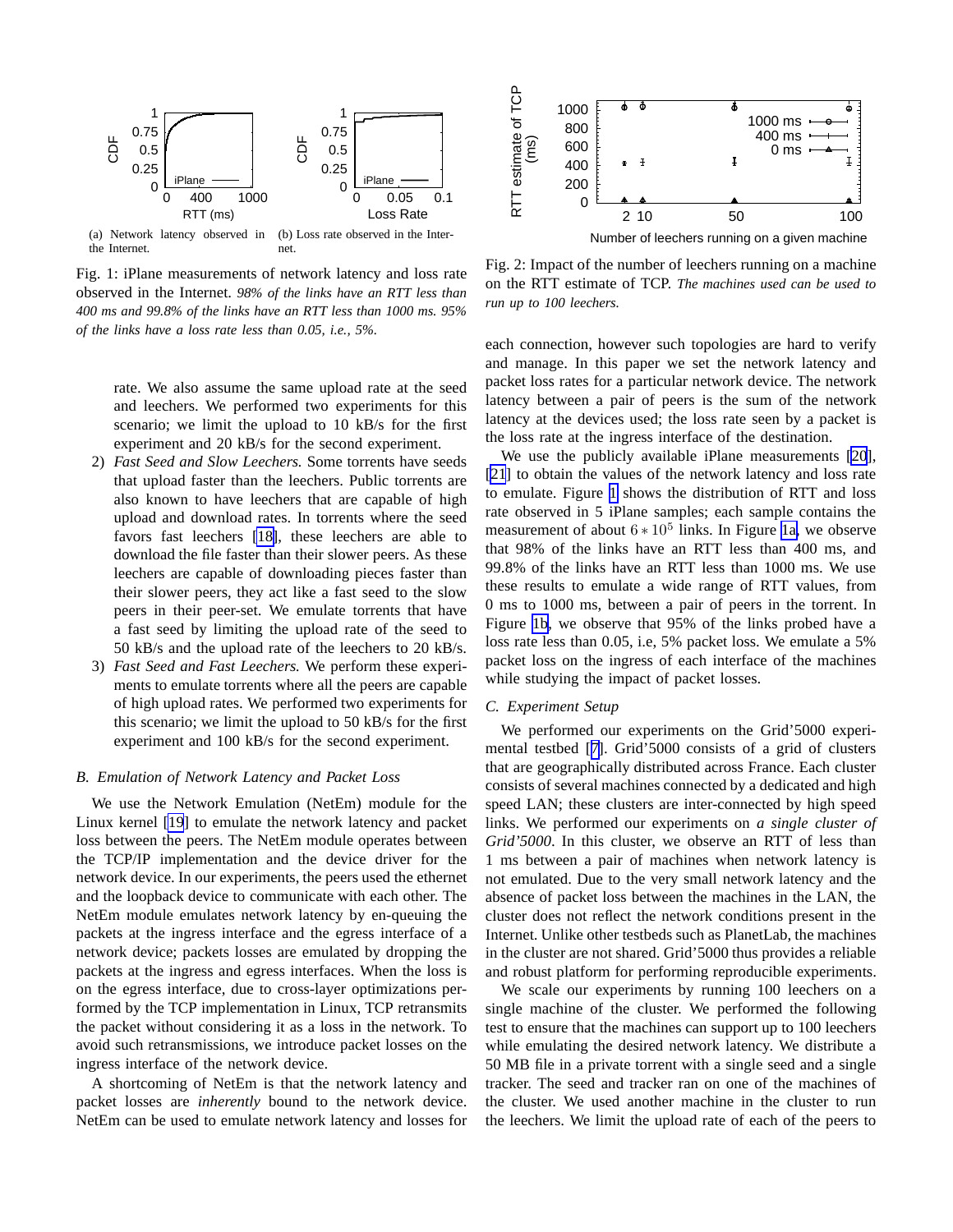

Fig. 3: Experiment setup. *One machine for the tracker and the initial seed, and three machines each with 100 leechers.*

100 kB/s and we vary the number of leechers running on a machine from 2 to 100. To study the impact of the number of leechers, we monitor the RTT estimate of TCP in the following manner. All the peers in the torrent use the socket interface of TCP to communicate with each other. The send method of this interface is used by the peers to send data to other peers in the torrent. On each call of send, we sample the RTT estimate of TCP by using the TCP\_INFO option of the getsockopt method. Figure [2](#page-3-0) shows the average RTT estimate of TCP when we emulate an RTT of 0 ms, 400 ms, and 1000 ms, between the peers; the error bars represent the minimum and maximum RTT estimate observed in five iterations. We observe that the number of leechers running on a given machine has a less than 15% impact on the average RTT estimate of TCP.

The NetEm module buffers the TCP frames which are in flight for a time period equal to the RTT being emulated. An RTT of 1 second (1000 ms) for an upload rate of 100 kB/s would require 100 frames of 1 kB to be in flight. For our experiments, we use a buffer size of  $10^5$  frames to support 1000 frames of each of the 100 peers to be in flight.

We perform our experiments in a private torrent with one tracker, one initial seed (henceforth called the seed), and a flash crowd of 300 leechers. We distribute a 50 MB file in this torrent. For our experiments, we assume that the peers remain in the torrent until all the leechers have finished downloading the file. As shown in Figure 3, we use one machine for the tracker and the seed. We use three machines for the 300 leechers; each machine runs 100 instances of the leechers. A pair of peers in the torrent use either the loopback interface or the ethernet interface to communicate with each other.

#### *D. Impact of TCP Segmentation Offloading*

The Maximum Segment Size (MSS) of TCP specifies the maximum payload length that can be exchanged over a connection [\[12](#page-10-0)]. One factor that contributes to the MSS is the

Maximum Transmission Unit which is typically 1500 bytes for devices used in LANs. The MTU is set to 16436 bytes for the loopback interface on many Linux distributions. To ensure that the payload length exchanged by the peers does not depend the interface used by the connection, we set the MTU on the loopback interface to 1500 bytes. Despite this limit, we observed that a significant number of TCP segments have a size larger than the MSS negotiated during connection establishment. We observe these large segments because of TCP Segmentation Offloading (TSO) which is enabled by default in the 2.6 series (the current series) of the Linux kernel.

TCP Segmentation Offloading (TSO) enables the host machine to offload some of the TCP/IP implementation, such as segmentation, and calculation of IP checksum, to the network device. TSO also supports the exchange of data in frames of sizes that can be greater that the underlying MTU size [\[22](#page-10-0)]. The increase in the frame size can result in significant improvement in throughput; the improvement depends on various factors such as CPU processing power and the amount of data being transferred [[23\]](#page-10-0). Clusters, such as those present in Grid'5000, include hosts that support TSO.

We now study the impact of RTT on the TCP payload length when TSO is enabled. We use four machines to create a private torrent with 300 leechers, one tracker, and one initial seed, to distribute a 50 MB file. We assume the same RTT between any two peers for the results presented in Figure [4a](#page-5-0) and Figure [4c.](#page-5-0) We also limit the upload rate to 20 kB/s. Figure [4a](#page-5-0) shows the distribution of payload length for different RTT values when TSO is enabled; the results present the distribution of the payload lengths observed in 5 iterations. We observe that an increase in the network latency between the peers results in an increase in the number of TCP segments with a large payload length. This was observed when the MTU was set to 1500 bytes indicating that TSO can result in payload lengths greater than the MTU value specified. Figure [4b](#page-5-0) shows the payload lengths from the publicly available traces of the Internet traffic observed in the WIDE backbone [[24\]](#page-10-0); the values presented are from the sample taken on the WIDE backbone on November 29, 2009. In Figure [4a](#page-5-0) and Figure [4b,](#page-5-0) we observe that the maximum payload length of the packets sent over the Internet is smaller than the maximum payload length observed in Grid'5000 when TSO is enabled. We observe small payload lengths in Figure [4b](#page-5-0) because hardware support on all the intermediate devices is essential for exchange of large segments. When TSO is disabled and the MTU is set to 1500 bytes, Figure [4c](#page-5-0) shows the distribution of the payload length for different RTT values; the results present the distribution of the payload lengths observed in 5 iterations. We observe that when TSO is disabled and the MTU is set to 1500 bytes, the maximum payload length is similar to that observed in the Internet.

We set the MTU to 1500 bytes on the loopback interfaces and disabled TSO on the ethernet and loopback interface for the experiments presented in the Section [III](#page-5-0) and Section [IV.](#page-7-0) The outcome of the experiments with TSO enabled are discussed with the impact of packet loss in Section [V.](#page-9-0)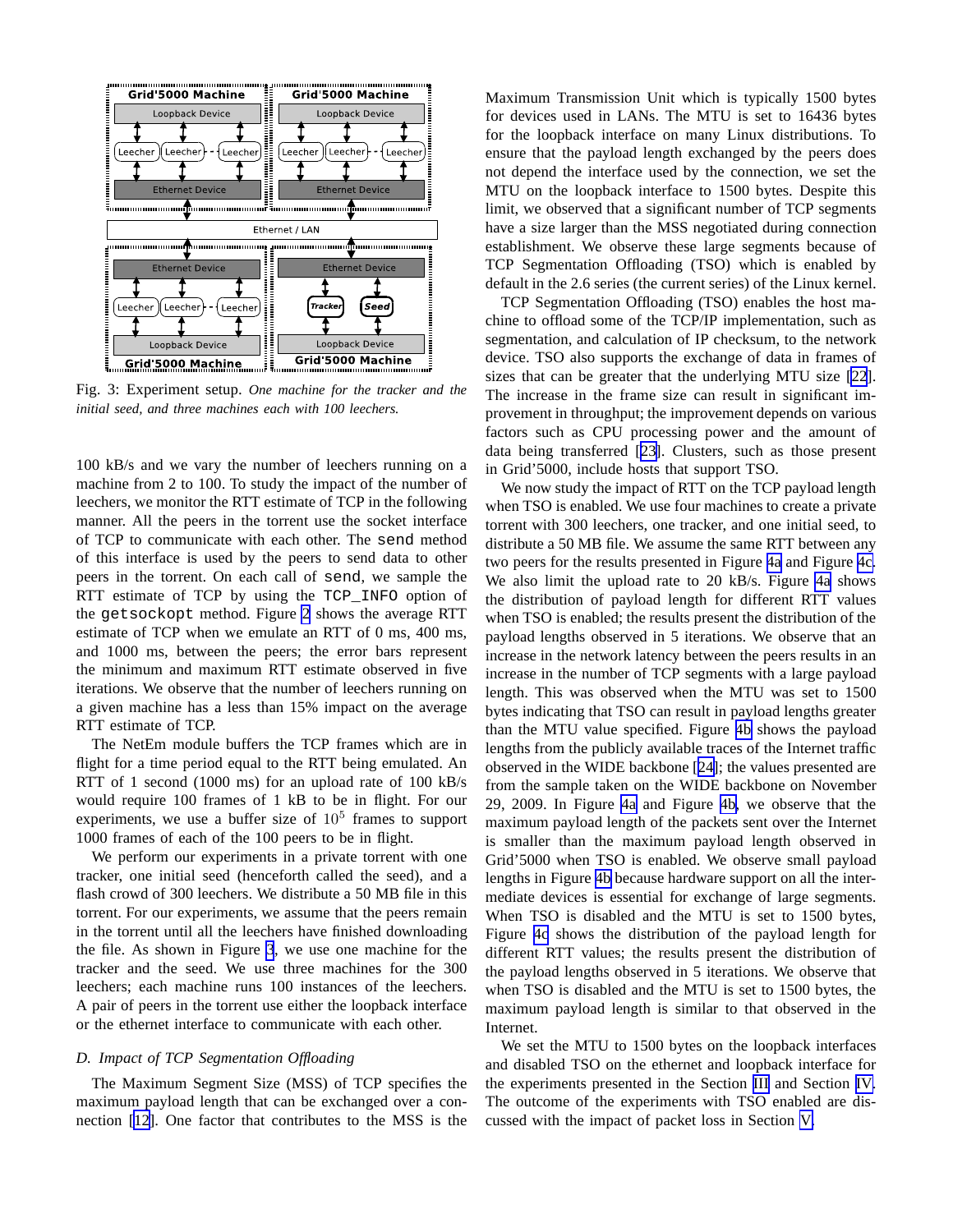<span id="page-5-0"></span>

(a) Payload length with TSO Enabled. Increasing the RTT causes an increase in payload length.



(b) Payload lengths observed in the WIDE backbone. Maximum payload length less than 1500 bytes as TSO requires hardware support on all the links on a connection.



(c) Payload length with TSO Disabled and MTU set to 1500 bytes.

Fig. 4: Impact of TSO on TCP payload length. *Setting the MTU to 1500 bytes and disabling TSO ensures that the maximum payload length is similar to that observed in the Internet.*

#### III. HOMOGENEOUS LATENCY

In this section, we assume the same network latency between any two peers in the torrent because *this scenario gives the worst case impact of a given network latency for a given upload rate limit*. The same network latency results in the same RTT between any two peers in the torrent because the sum of the other delays, such as queuing delays at the intermediate routers, is less than 1 ms in a Grid'5000 cluster. In each experiment, we choose an RTT to emulate from a wide range of values, from 0 ms to 1000 ms. In Section [II-B](#page-3-0), we observed that 99.8% of the Internet links have an RTT less than 1000 ms. *An RTT of 1000 ms between any two peers thus gives a worst case impact of the network latency that can be observed in the Internet*. We use a wide range of values, from 10 kB/s to 100 kB/s, to set the upload rate limit of the peers in the torrent; we assume the same upload rate limit for all the leechers in the torrent. For a given upload rate limit, Figure 5 shows the impact of the RTT between any two peers on the download completion time. Each point



Fig. 5: Impact of latency on the average download completion time. The error bars indicate the minimum and maximum download completion time. *The latency increases the download completion time by at most* 15%*.*

on the plot is the average download completion time in 10 iterations; the error bars indicate the minimum and maximum download completion time observed in 10 iterations. The two factors that can be affected by network latency and cause an increase in the download completion time are TCP ramp-up and the delays in receiving the control messages. We study the impact of network latency on the download completion time by studying the impact of network latency on these two factors in Section III-A and Section [III-B](#page-6-0) respectively.

In Figure 5, for a given upload rate limit from 10 kB/s to 100 kB/s, we observe that an RTT of up to 1000 ms between any two peers does not increase the average download completion time by more than 15% of the average download completion time when the RTT is 0 ms. When the maximum upload rate of the seed and leechers is limited to 10 kB/s, Figure 5 shows that the download completion time increases when the RTT is greater than 200 ms. In Section III-A, we show how TCP ramp-up is responsible for this increase in the download completion time. When the upload rate of all the peers is limited to 20 kB/s, in Figure 5, we observe that the download completion time is not a monotonous function of the RTT. Peers having an RTT of 1000 ms have a lower download completion time compared to peers having an RTT of 400 ms. We show that this is the impact of network latency on the delays in receiving BitTorrent control messages in Section [III-B](#page-6-0).

An RTT of 1000 ms between any two peers gives the worst case impact of network latency. Figure 5 thus shows that *network latency has a marginal impact, less than 15%, on the average download completion time for the upload rates observed in public torrents*.

#### *A. Impact of TCP Ramp-Up*

The BitTorrent application uses the send system call of the socket interface of TCP to upload the pieces of a file. BitTorrent limits the upload rate for a given TCP connection by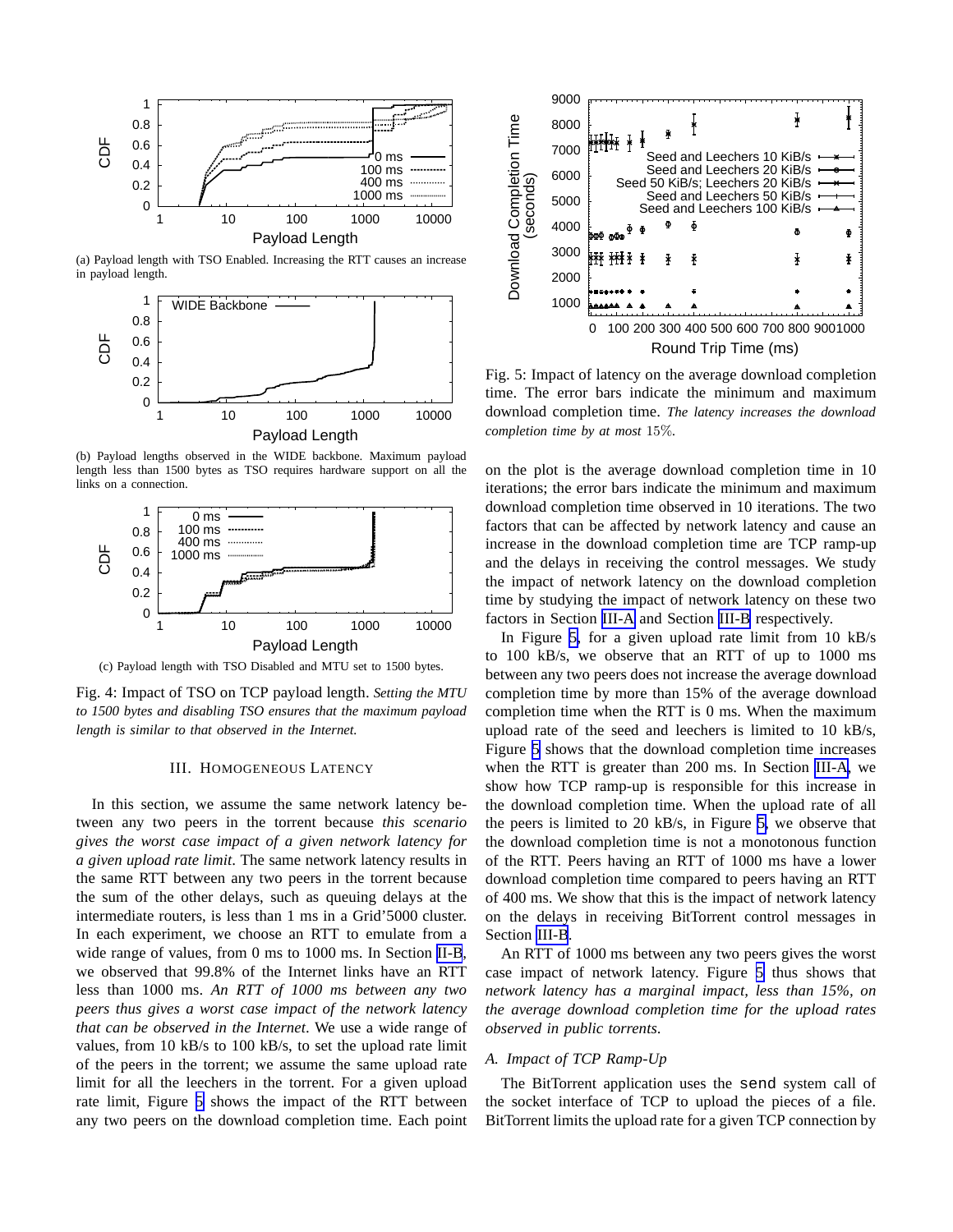<span id="page-6-0"></span>

(a) Distribution of the time between successive send system calls at the *leechers* when RTT between peers is 0 ms.



(b) Distribution of the time between successive send system calls at the *leechers* when RTT between peers is 400 ms.

Fig. 6: Distribution of the time between successive send system calls at the leechers (semi-log scale). *The RTT does not affect the upload process at the seed and the leechers for high upload rates.*

periodically calling the send system call. The time between successive calls of send is high when the upload rate is low. Each call of send typically results in creation of a TCP segment which is transmitted. If the acknowledgment for the transmitted segment arrives before the subsequent call of send, then the upload rate of the application does not require a congestion window ramp-up. *A ramp-up is required on the TCP connections where the time between successive calls of* send *is smaller than the RTT*. BitTorrent also enables a peer to simultaneously upload pieces of the file to many peers of a torrent in parallel. An increase in the number of parallel unchokes results in an increase in the time between successive calls of send. This is because the upload rate limit is divided over the connections used for the unchoke.

We present the distribution for the time between successive calls of the send at all the leechers (over 5 iterations) in Figure 6; the RTT between any two peers is 0 ms in Figure 6a and 400 ms in Figure 6b. For an upload rate of 10 kB/s, in Figure 6a and Figure 6b, we observe that the time between successive send calls is greater than 200 ms for a significant number of calls. For these calls, when the RTT between the peers is less than or equal to 200 ms a ramp-up shall not be required. Due to the absence of ramp-up, in Figure [5](#page-5-0) for an upload rate limit of 10 kB/s, we observe that an RTT less than or equal to 200 ms does not increase the average download completion time by more than 5% of the average download completion time observed when the RTT is 0 ms. For the upload rate limit of 10 kB/s, an RTT larger than 200 ms may require a TCP ramp-up. Similarly, for the upload rate limits

of 20 kB/s, 50 kB/s, and 100 kB/s, in Figure 6, we observe that ramp-up may be required for an RTT greater than 120 ms, 20 ms, and 20 ms respectively. Hence, for an upload rate limit in the range of 10 kB/s to 100 kB/s, TCP ramp-up will be required for an RTT greater than 200 ms. In Figure [5](#page-5-0) for an RTT of up to 1000 ms, we observe that TCP ramp-up does not increase the average download completion time by more than 15% of the download completion time observed the RTT is 0 ms. Thus, *TCP ramp-up has a marginal impact, less than 15%, on the average download completion time for the upload rates observed in public torrents*.

#### *B. Impact of Latency on Control Messages*

In Figure [5](#page-5-0) for an upload rate of 20 kB/s, we observe that the download completion time is not a monotonous function of the RTT. The download completion time when the RTT is 1000 ms is smaller than the download completion time when the RTT is 400 ms. We now present the reasons for this behavior. We would like to comment that this discussion is specific to the implementation of the BitTorrent client we used in the experiments and that *these observations may not be true for other BitTorrent clients that are available*.

Once every 10 seconds, a seed selects from its peer-set a set of leechers to unchoke. The leechers are selected based on their download rate and time since the start of their last unchoke. During an unchoke, the leecher downloading the piece requests for multiple blocks of a piece to pipeline the blocks for the unchoke. The number of blocks requested is a function of the estimated download rate at the leecher. This estimate of the download rate is a moving average and it grows slowly to attain the rate at which the seed uploads to the given leecher. This growth is even slower if the connection requires a TCP ramp-up. The slow growth in the estimated download rate thus results in a slow increase in the number of blocks that are in the pipeline at the seed. We observe that this slow increase, along with the latency in receiving the block requests, results in time periods during which the seed unchoking the leecher is idle, i.e., awaiting block requests. If the leecher selection algorithm of the seed is invoked during these *idle periods*, then the leecher *will not be selected* for an unchoke resulting in an abrupt termination of the unchoke. We observe that this abrupt termination of the unchoke occurs frequently when the upload rate limit is 20 kB/s and when the RTT between the peers is greater than 120 ms and less than 800 ms.

We now show how the abrupt termination of an unchoke affects the availability of pieces at the leechers. Once a piece is downloaded, the leecher can then upload this piece to other leechers in its peer-set. After the piece download, the leecher sends a *HAVE* message with the piece identifier to the peers in its peer-set. The *HAVE* message indicates that the piece can be downloaded from this leecher. In Figure [7](#page-7-0), we use the *HAVE* messages sent by the leechers to show the evolution of the average number of pieces (over 10 iterations) that are available at the leechers. For reasons mentioned above, when the upload rate limit of the seed and leechers is 20 kB/s, an RTT of 400 ms between the seed and a leecher typically results in the abrupt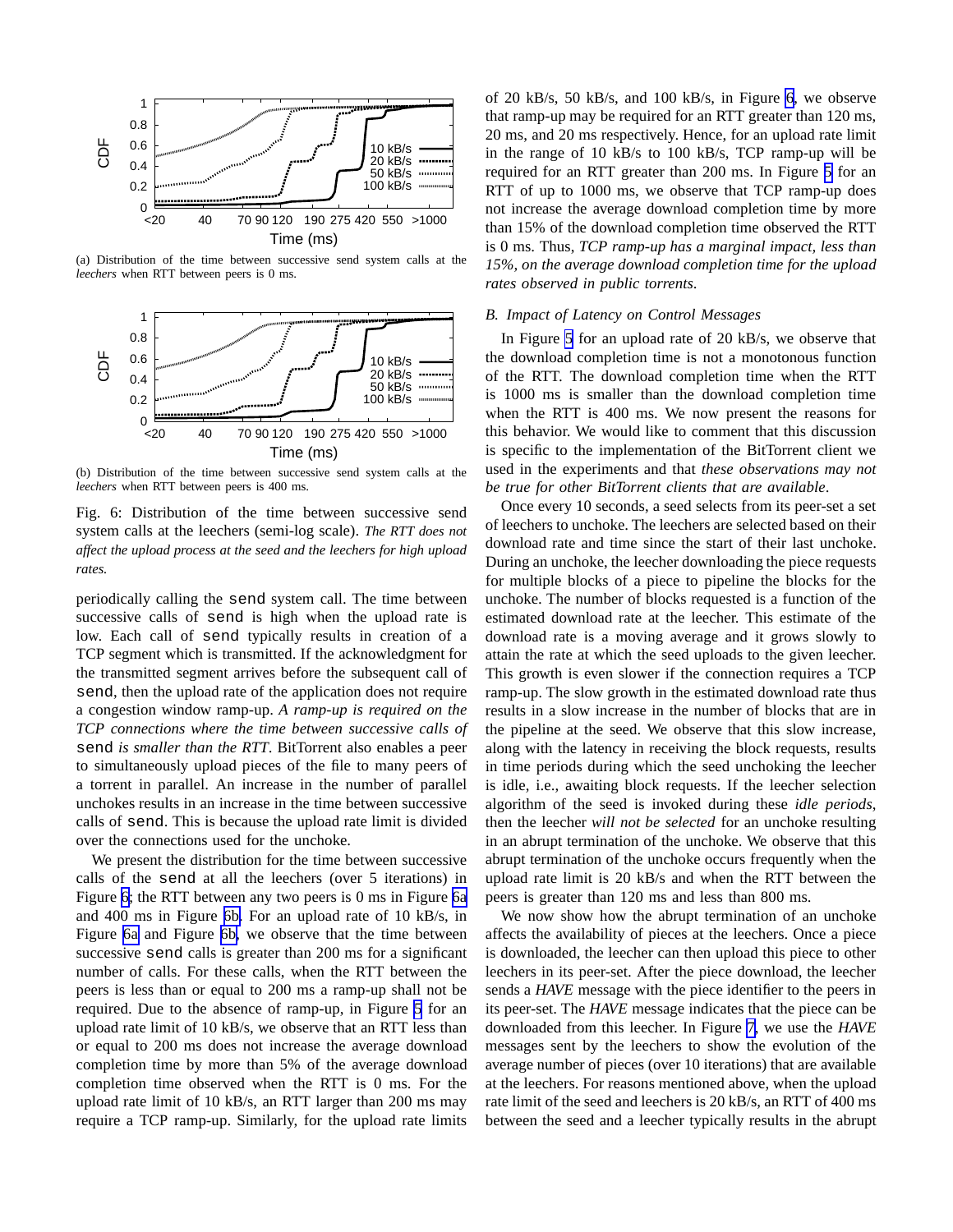<span id="page-7-0"></span>

(a) Number of pieces available with the leechers when the upload rate is limited to 20 kB/s.



(b) Number of pieces available with the leechers when the upload rate of the leechers is limited to 20 kB/s and that of the seed is limited to 50 kB/s.

Fig. 7: Evolution of pieces available at the leechers. *Latency has marginal impact on the pieces available with the leechers.*

termination of the unchoke. The abrupt termination results in an incomplete download of a piece and affects the availability of pieces as shown in Figure 7a. We do not observe abrupt termination of the unchoke when the RTT is 0 ms and when the RTT is 1000 ms. Hence, the average download completion time when the RTT is 400 ms is greater than the average download completion observed when the RTT is 1000 ms.

We do not observe abrupt termination of unchokes when we have a fast seed (upload rate limited to 50 kB/s) in a torrent with slow leechers (upload rate limited to 20 kB/s); Figure 7b shows the evolution of pieces for this torrent configuration. We observe a similar evolution for the *HAVE* messages when the upload rate at the peers is limited to 50 kB/s and 100 kB/s.

#### *C. Summary*

In this section, we emulated a large range of RTT values, from 0 ms to 1000 ms, to study the impact of network latency on the download completion time. We use an RTT of 1000 ms to give the worst case impact of network latency for a given upload rate. We observe that an RTT of up to 1000 ms between any two peers has a marginal impact, less than 15%, on the average download completion time of a file. For an upload rate of 20 kB/s, we observe that the download completion time is not a monotonous function of the RTT. This behavior emphasizes *that the models for TCP throughput cannot be directly used to study the impact of network latency on the time required to download a file using BitTorrent*.

In the next section, we relax the condition of same latency between any two peers in the torrent to confirm that the scenario of same latency gives us the worst case impact of network latency.

| AS              | Latency on    | Latency on    |
|-----------------|---------------|---------------|
|                 | Loopback (ms) | Ethernet (ms) |
| $AS_1$          |               |               |
| AS <sub>2</sub> |               | 15            |
| $AS_3$          | 10            | 25            |
| $AS_4$          | 25            | 100           |
| $AS_5$          |               |               |

TABLE I: Latency values on the loopback and ethernet device while emulating an AS on a machine.

|                   | $AS_1$          | AS <sub>2</sub> | AS <sub>3</sub> | $AS_4$           | $AS_5$   |
|-------------------|-----------------|-----------------|-----------------|------------------|----------|
| $AS_1$            | 8 <sub>ms</sub> | $40 \text{ ms}$ | $60$ ms         | $210$ ms         | $210$ ms |
| $AS_2$            | $40 \text{ ms}$ | $20 \text{ ms}$ | $80$ ms         | $230 \text{ ms}$ | $230$ ms |
| $AS_3$            | $60$ ms         | $80$ ms         | $40$ ms         | $250$ ms         | $250$ ms |
| $\overline{A}S_4$ | $210$ ms        | 230 ms          | $250$ ms        | $100$ ms         | $400$ ms |
| $AS_5$            | $210$ ms        | $230$ ms        | $250$ ms        | $400$ ms         | $200$ ms |

TABLE II: RTT between a pair of leechers. *RTT between a leecher in*  $AS_1$  *and a leecher in*  $AS_5$  *is 210 ms.* 

#### IV. HETEROGENEOUS LATENCY

We now present results to confirm that the observations made in Section [III](#page-5-0) are valid even when the condition of fixed latency is relaxed. We relax the condition of same latency between any two peers by emulating ASes in the following manner. Public torrents have peers that are spread out geographically. A pair of peers in the same AS typically have a smaller network latency compared to a pair of peers that are present in different ASes. For our experiments, we use a private torrent with peers distributed in emulated ASes. For our experiments, we emulate an AS using one machine. We assume the same intra-AS latency and we also assume that the intra-AS latency is less than the inter-AS latency. We assume that all the ASes are fully meshed.

#### *A. Emulation of ASes*

As in the case of homogeneous latency, we use four machines in each of the experiments. We use a private torrent with 300 leechers, one tracker, and one initial seed. We emulate four ASes: three ASes each with 100 leechers, and the fourth AS to emulate the AS of the seed and the tracker. The four ASes used in these experiments were chosen from a set of five ASes  $(AS_1, AS_2, AS_3, AS_4, and AS_5).$ 

We now present an explanation for emulating these five ASes. In Figure [5](#page-5-0), for an upload rate of 20 kB/s, we observe that an RTT smaller than 120 ms between any two peers has a smaller impact on the download completion time as compared to an RTT larger than 120 ms. In three of the five ASes, namely  $AS_1$ ,  $AS_2$ , and  $AS_3$ , the RTT between a pair of peers in these three ASes is less than 120 ms. The RTT between a pair of peers in  $AS<sub>4</sub>$  is less than 120 ms; the RTT between a peer in  $AS<sub>4</sub>$  and any other peer is greater than 120 ms. Finally, a peer in  $AS_5$  has an RTT greater than 120 ms with any other peer. As we use one machine to emulate an AS, peers in the same AS use the loopback device to communicate with each other; the peers use the ethernet device to communicate with all the other peers in the torrent. We emulate the latency values given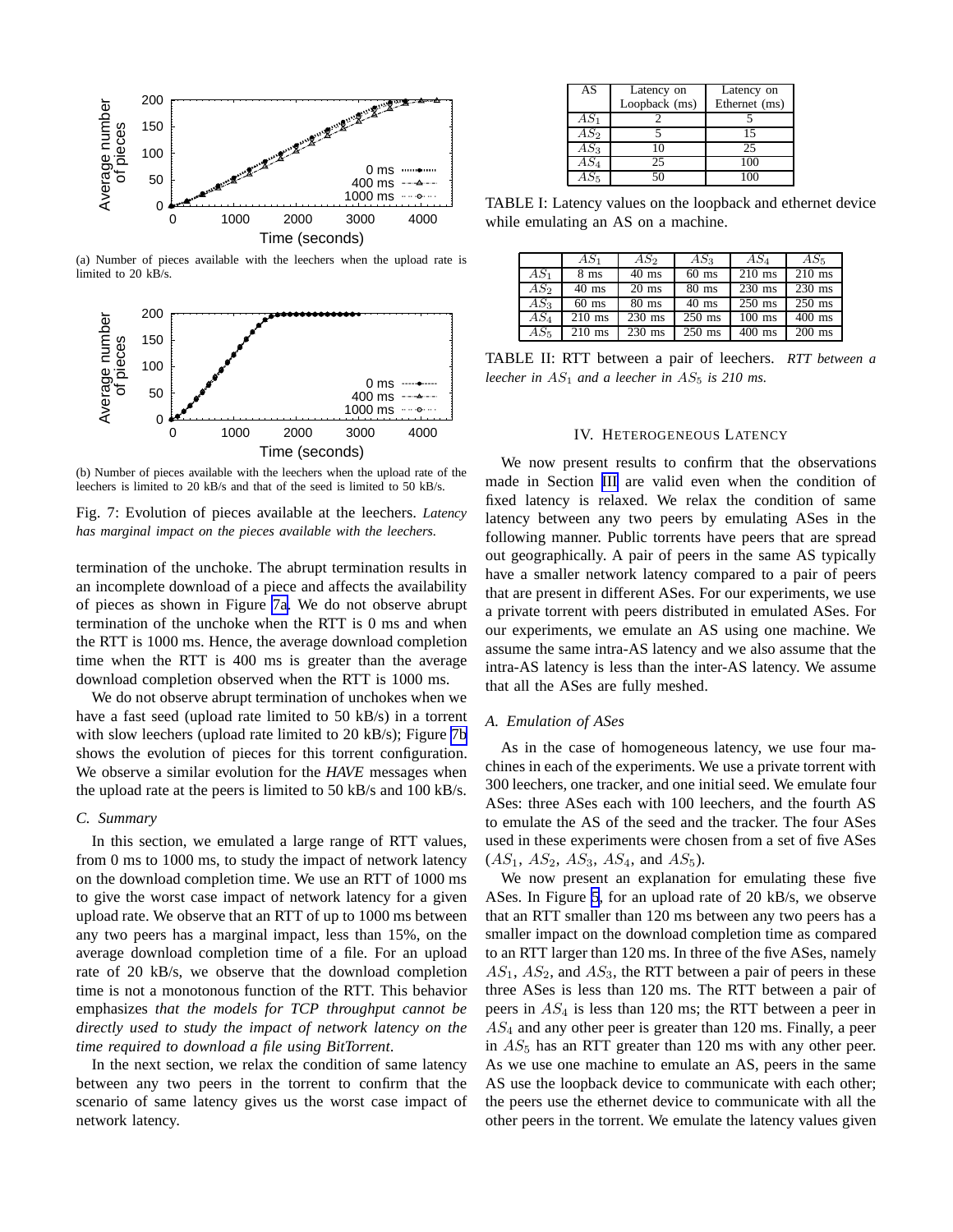|                      | $AS_1$   | $AS_2$   | $AS_3$   | $AS_4$   | $AS_5$   |
|----------------------|----------|----------|----------|----------|----------|
| AS'.                 | $20$ ms  | $40$ ms  | $60$ ms  | $210$ ms | $210$ ms |
| $AS'_2$              | $40$ ms  | $60$ ms  | $80$ ms  | $230$ ms | $230$ ms |
| $AS'_2$              | $60$ ms  | $80$ ms  | $100$ ms | $250$ ms | $250$ ms |
| $\overline{A}S_{4}'$ | $210$ ms | $230$ ms | $250$ ms | $400$ ms | $400$ ms |
| $\overline{AS'_5}$   | $210$ ms | $230$ ms | $250$ ms | $400$ ms | $400$ ms |

TABLE III: RTT between the seed and the leechers in the torrent. AS′ i *indicates that seed is placed in as AS with latency values similar to* ASi*. RTT between the seed in* AS′ <sup>1</sup> *and a peer in* AS<sup>1</sup> *is 20 ms.*

in Table [I](#page-7-0) for the ethernet and loopback device while using a machine to emulate an AS.

We now give an example to show how Table [I](#page-7-0) can be used to find the RTT between a pair of leechers. The RTT between a leecher in  $AS_1$  and a leecher in  $AS_2$  is 40 ms (5+15+15+5) as the leechers use the ethernet device to communicate with each other. The RTT between a pair of leechers in  $AS_1$  is 8 ms  $(2+2+2+2)$  as the leechers use the loopback device to communicate with each other. Table [II](#page-7-0) gives the RTT values between all such pairs of leechers.

For our experiments, we assume that the seed and the tracker are placed in a dedicated AS with no leechers. We use  $AS_i'$  to denote that the seed and the tracker are placed in an AS with the same latency values as  $AS_i$ . For example,  $AS'_1$  implies that the seed and tracker are placed in an AS having the same latency values as  $AS_1$ . Table III gives the RTT values between the seed and the leechers.

#### *B. Presentation and Discussion of Results*

Figure 8 show the impact of heterogeneous latency on the download completion time of a 50 MB file when the upload rate of the peers is limited to 20 kB/s. The impact of network latency when the upload rate limit is 50 kB/s is presented in Figure [9.](#page-9-0) In Figure 8 and Figure [9,](#page-9-0) the X-axis represents the AS of the leechers present in the torrent, and the Yaxis represents the download completion time in seconds. The figures present the average download completion time over 10 iterations; the error bars indicate the minimum and maximum download completion time observed in 10 iterations.

Figure 8a shows the outcome of three experiments with leechers in  $AS_1$ ,  $AS_2$ , and  $AS_3$ . For a given experiment, the seed was either in  $AS'_1$ ,  $AS'_2$ , or  $AS'_3$ . Despite the different RTT values between the peers, in the three experiments presented in Figure 8a, we observe that the difference in the average download completion time is less than 15%. According to Table [II,](#page-7-0) the RTT between any two peers in these experiments was less than 120 ms. For the experiments presented in Figure 8b and Figure 8c, a peer in  $AS_1$  or  $AS_3$ and another peer in  $AS_4$  or  $AS_5$  have an RTT greater than 120 ms. Despite the wide range of RTT values, we observe that the average download completion time in Figure 8b and in Figure 8c is not more than 15% of the average download completion time observed in Figure 8a, i.e., when the RTT between a pair of peers is less than 120 ms.



(a) Download completion time for leechers present in  $AS_1$ ,  $AS_2$ , and  $AS_3$ . The difference in the average download completion time is less than 15%.



(b) Download completion time for leechers present in  $AS_1$ ,  $AS_3$ , and  $AS_4$ . An RTT of 400 ms between a leecher in  $\hat{AS_4}$  and the seed in  $\hat{AS'_4}$  does not increase the average download completion time by more than 15%.



(c) Download completion time for leechers present in  $AS_1$ ,  $AS_3$ , and  $AS_5$ . An RTT of 400 ms between a leecher in  $\hat{AS_4}$  and the seed in  $\hat{AS'_4}$  does not increase the average download completion time by more than 15%.

Fig. 8: Download completion time of a 50 MB file by leechers in a given AS when the maximum upload rate of all the peers is 20 kB/s. *Despite the wide range of RTT values emulated, the difference in the download completion time is less than 15%.*

According to Table [II](#page-7-0), a peer in  $AS_5$  and the seed in  $AS_5'$ have an RTT of 400 ms. We observe that the average download completion time in Figure 8c is smaller than the average download completion time observed in Figure [5](#page-5-0) for an upload rate limit of 20 kB/s and an RTT of 400 ms. This shows that *the scenario of homogeneous latency can be used to give a worst case impact of network latency for a given upload rate*. When the upload rate limit is set to 50 kB/s, in Figure [9](#page-9-0) we observe that the difference in the average download completion time is less than 15%.

#### *C. Summary*

In this section, we relax the condition of fixed latency between any two peers in a torrent. We observe that an RTT of up to 400 ms has a marginal impact, less than 15%, on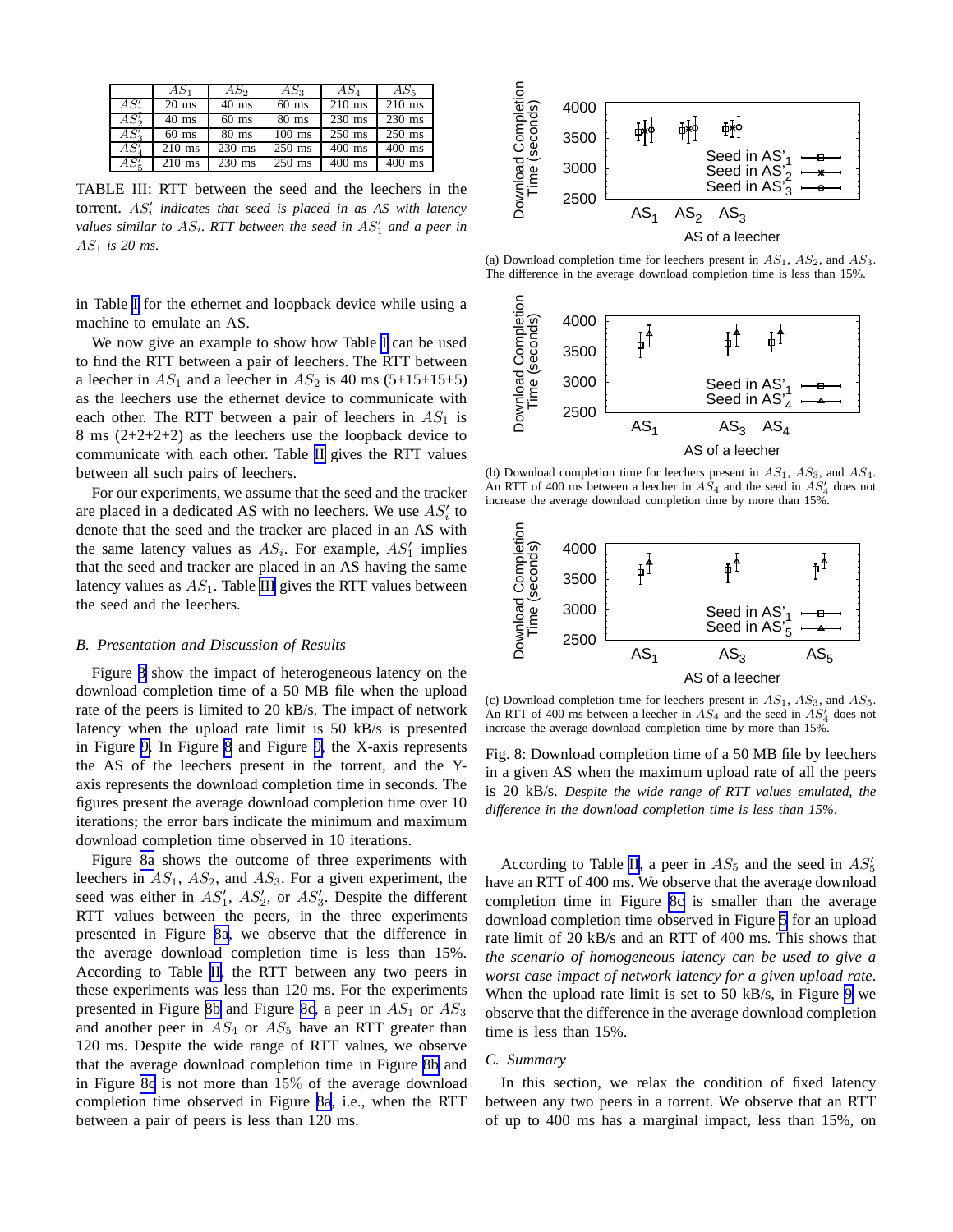<span id="page-9-0"></span>

Fig. 9: Download completion time of a 50 MB file by leechers present in a given AS when the maximum upload rate of all the peers is 50 kB/s. *Despite the wide range of RTT values emulated, the difference in the download completion time is less than 15%.*

the average download completion time. These observations show that the *upload process at the peers is not sensitive to the variations in the TCP throughput due to the change in latency*. These observations also confirm that, for a given upload rate among the peers, *the scenario of homogeneous latency provides an upper bound on the download completion time of a file when the maximum latency between any two peers in a torrent is known*.

#### V. IMPACT OF PACKET LOSS

We now present the impact of packet loss on the download completion time of a file. For our experiments, we emulate a 5% packet loss on the ingress interface of the loopback and ethernet devices of the machines.

In Table IV, we present the average download completion time of a 50 MB file for a given upload rate limit and a given RTT between any two peers. As in the case of homogeneous latency, we consider a torrent consisting of a one tracker, one seed, and a flash crowd of 300 leechers. We observe the download completion time for the following network conditions.

- 1) *Homogeneous latency and TSO is disabled*. We do not emulate packet losses in this scenario. As packet losses are not emulated, this setting gives the outcome of experiments performed on clusters that do not support TSO. The results of this scenario are discussed in detail in Section [III.](#page-5-0)
- 2) *Homogeneous latency and TSO is enabled*. We do not emulate packet losses in this scenario. The results present the outcome of experiments performed without emulating packet loss on clusters that support TSO.
- 3) *Homogeneous latency with a loss rate of 5% and TSO disabled*. We use this scenario to emulate network conditions present in the Internet.

In Section [III,](#page-5-0) we observed the impact of network latency when TSO is disabled and packet loss is not emulated. We observe that for an RTT of up to 1000 ms, TCP ramp-up and the delays in receiving the control messages have a marginal impact, less than 15%, on the average download completion time of a file.

|        |                     | <b>Average Download Completion Time</b> |              |                    |  |
|--------|---------------------|-----------------------------------------|--------------|--------------------|--|
| Upload | <b>RTT</b>          | TSO disabled                            | TSO enabled  | TSO disabled       |  |
| Rate   |                     | Loss Rate 0%                            | Loss Rate 0% | Loss Rate 5%       |  |
| 10     | 0 <sub>ms</sub>     | 7314.7 s                                | 7268.4 s     | 7359.1 s           |  |
| kB/s   | $400$ ms            | 8006.0 s                                | 7823.4 s     | 8183.6 s           |  |
|        | $1000$ ms           | 8274.19 s                               | 8060.6 s     | 8827.6 s           |  |
| 20     | 0 <sub>ms</sub>     | 3634.9 s                                | 3728.3 s     | 3711.2 s           |  |
| kB/s   | $\overline{400}$ ms | 4023.9 s                                | 3985.3 s     | $4034.3 \text{ s}$ |  |
|        | $1000$ ms           | 3768.3 s                                | 3796.6       | $4102.7$ s         |  |
| 50     | 0 <sub>ms</sub>     | 1437.96 s                               | 1433.7 s     | 1432.7s            |  |
| kB/s   | $\overline{400}$ ms | $1457.2$ s                              | 1463.9 s     | 1476.9             |  |
|        | $1000$ ms           | 1466.9 s                                | $1470.5$ s   | 1638.2 s           |  |
| 100    | 0 <sub>ms</sub>     | 838.9 s                                 | 828.9 s      | 832.7 s            |  |
| kB/s   | $\overline{400}$ ms | 863.4 s                                 | 860.4 s      | 940.20 s           |  |
|        | $1000$ ms           | 844.5 s                                 | 865.4 s      | 1619.87 s          |  |

TABLE IV: Impact of RTT and loss rate on download completion time. *An RTT of up to 400 ms and the loss rate of up to 5% does not increase the average download completion time by more than 15% of the average download completion time observed when the RTT is 0 ms and the loss rate is 0%.*

When TSO in enabled and packet losses are not emulated, we observe that the impact of network latency on the download completion time is similar to that observed in the case of homogeneous latency, which has been presented in Section [III.](#page-5-0) These results show that *BitTorrent experiments performed on clusters that support TSO shall produce results that are similar to those performed on clusters that do not support TSO*.

We now discuss the scenario of homogeneous latency with packet loss when TSO is disabled. While emulating a packet loss, each packet en-queued by NetEm is dropped with a probability controlled by the loss rate. A packet loss result in retransmission of the packet by the source. The source reduces the congestion window in response to the loss and then rampsup its congestion window to attain the desired upload rate. We observe that for an upload rate limit of 20 kB/s and 50 kB/s, an RTT of 1000 ms and a loss rate of 5% between any two peers does not increase the average download completion time by more than 15% of the average download completion time observed when *neither latency nor packet loss was emulated*. However, when the upload rate limit is 10 kB/s or 100 kB/s, the RTT between any two peers is 1000 ms, and when the loss rate is 5%, we observe that the average download completion time is more than 15% of the download completion time when the RTT is 0 ms and the loss rate is 0%. An RTT of 1000 ms between any two peers is unrealistic as 99.8% links probed by iPlane have an RTT less than 1000 ms. However, *an RTT of up to 400 ms is realistic* as 98% of the links probed by iPlane have an RTT less than 400 ms. For the upload rate limit from 10 kB/s to 100 kB/s, when the RTT between any two peers is 400 ms and the loss rate is 5%, we observe that the download completion time is not more than 15% of the download completion time observed when the RTT is 0 ms and loss rate is 0%. In Section [IV](#page-7-0) we observe that the scenario of homogeneous latency gives an upper bound on the impact of a given network latency. Therefore, the results presented in Table IV show that, for an upload rate limit from 10 kB/s to 100 kB/s, *a loss rate of up to 5% and an RTT of up to 400 ms*